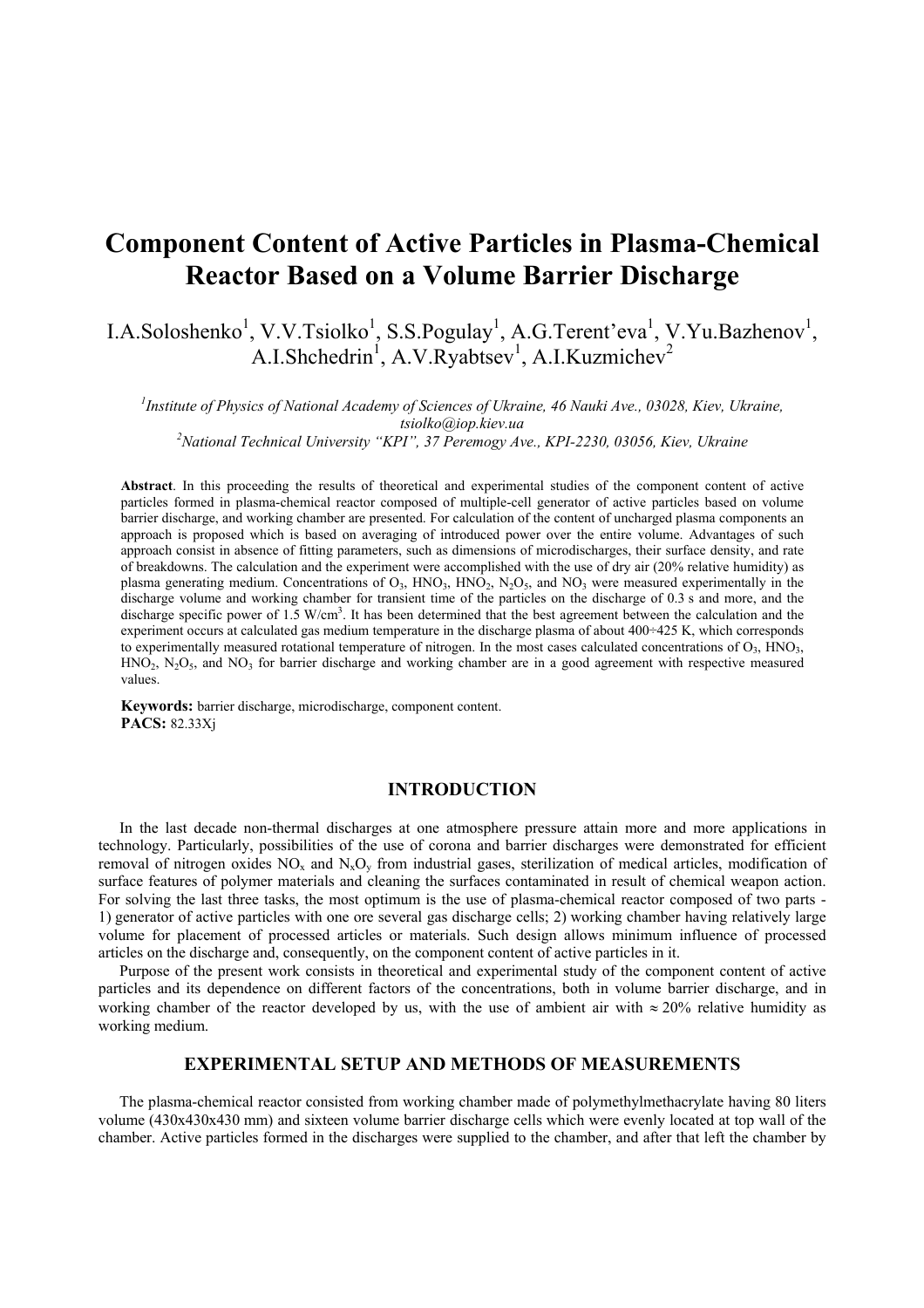passing to deactivation system via opening located at the chamber bottom. Air was supplied to the discharge cells through wetting/desiccation system which enabled relative humidity (RH) variations in range of 20-90% at 20-22<sup>0</sup> C temperature. Volume pumping rate through each of the discharge gaps was varied from 1 cm<sup>3</sup>/s up to 8 cm<sup>3</sup>/s (at that volume rates of pumping through the chamber comprised 1÷8 liters per minute). These volume rates corresponded to mean transient time values in the discharge gap  $\tau = 2.4 \div 0.3$  s (Mean transient time of the particles in the discharge is  $\tau = V/2v$ , where V is the discharge volume). Alternating current source with voltage up to 15 kV and 400 Hz frequency was used for powering of the discharges.

NO<sub>3</sub> concentration was calculated on a basis of the lamp radiation absorption at wavelength  $\lambda = 662$  nm and 623 nm. Densities of  $O_3$ , HNO<sub>3</sub>, HNO<sub>2</sub>, N<sub>2</sub>O<sub>5</sub>, H<sub>2</sub>O<sub>2</sub> were calculated with the use of curve of integral absorption by these particles in 200÷300 nm wavelength range by means of automated fitting routine. The routine performed selection of concentration values for the particles until reaching coincidence of experimental and calculated curves with pre-determined precision. Possibility of use of such method is based on fact that in 200÷300 nm wavelength range spectrum dependencies of absorption cross sections for these particles are essentially different. At calculations of concentrations of the particles, cross section values taken from [1] were used.

## **RESULTS OF NUMERICAL MODELING OF COMPONENT CONTENT OF THE PARTICLES IN BARRIER DISCHARGE VOLUME AND IN WORKING CHAMBER**

As it is known, barrier discharge represents an assembly of filamentary microdischarges each having  $\approx 10\div 100$  ns duration and  $\sim 0.1$  mm diameter which are stochastically spread in time and in the discharge volume. Commonly [2] at determining concentrations of particles in the discharge, plasma kinetics in separate current channels of the microdischarges is calculated at first, and after that in time of an order of diffusion one ( $\sim 10^{-3}$  s) averaging of concentrations of all components over the entire discharge volume is performed. With such approach



**FIGURE 1.** Calculated dependencies of concentrations of different neutral particles in barrier discharge volume on their transient time in the discharge gap τ. W<sub>d</sub> = 1.5 W/cm<sup>3</sup>. Gas temperature  $T_d = 425$  K, air RH 20%.

of fitting parameters.

there exists a set of parameters that are poorly known and essentially depend on design of the discharge cell and kind of gas, such as rates of occurrence of current channels, their dimensions and surface density at the discharge electrodes. Those parameters are commonly fitting ones.

Calculation presented in the present paper is based on another approach, at which power introduced into the discharge is immediately averaged over the discharge volume. With such approach, correct description is provided for processes with linear dependence on electron density, as well as for nonlinear ones with typical time of reaction being longer than the diffusion time  $(t > 10^{-3} s)$ . Since typical duration of chemical reactions between dissociation products in current channels does not exceed  $10^{-2}$  s, approach used by us is valid. Besides, an advantage of this approach consists in the absence

Calculations of component content of the particles in the discharge gap and working chamber were performed at specific power in the discharge  $W_d$ =1.5 W/cm<sup>3</sup>, transient time of gas mixture in the discharge gap up to 4.8 s, and gas mixture temperature in the discharge gap  $T_d = 300$ , 375, 400, 425 and 500 K. (In case of necessity, known experimental temperature dependencies of reaction rates in range of 200÷450 K were extrapolated to 500 K). Relative humidity of air supplied to the discharge gap comprised  $20%$  at  $20^{\circ}$ C. In Fig.1 calculated dependencies of concentrations of neutral components of barrier discharge plasma on transient time of gas mixture in the discharge gap  $\tau$  are presented for gas mixture temperature T<sub>d</sub> = 425 K. (It was assumed in the calculations that the particles are permanently present in the discharge gap for time duration τ, and only after that are ejected outside it). Concentrations of H, HNO and O(d) components are not shown in the figure due to their smallness ( $Ni \leq 10^8$  cm<sup>-3</sup>). One can see from the figure that at initial stages of the discharge development (before  $\sim 10^{-4}$ +10<sup>-1</sup> s) concentrations of all components exhibit practically linear growth in time, and after that either reach saturation  $(H_2O_2, NO_2, NO, N,$ O, OH, HO<sub>2</sub>), or start to decrease (O<sub>3</sub>, NO<sub>3</sub>, N<sub>2</sub>O<sub>5</sub>), or continue to grow with smaller rate (N<sub>2</sub>O<sub>4</sub>, N<sub>2</sub>O, HNO<sub>3</sub>, HNO<sub>2</sub>).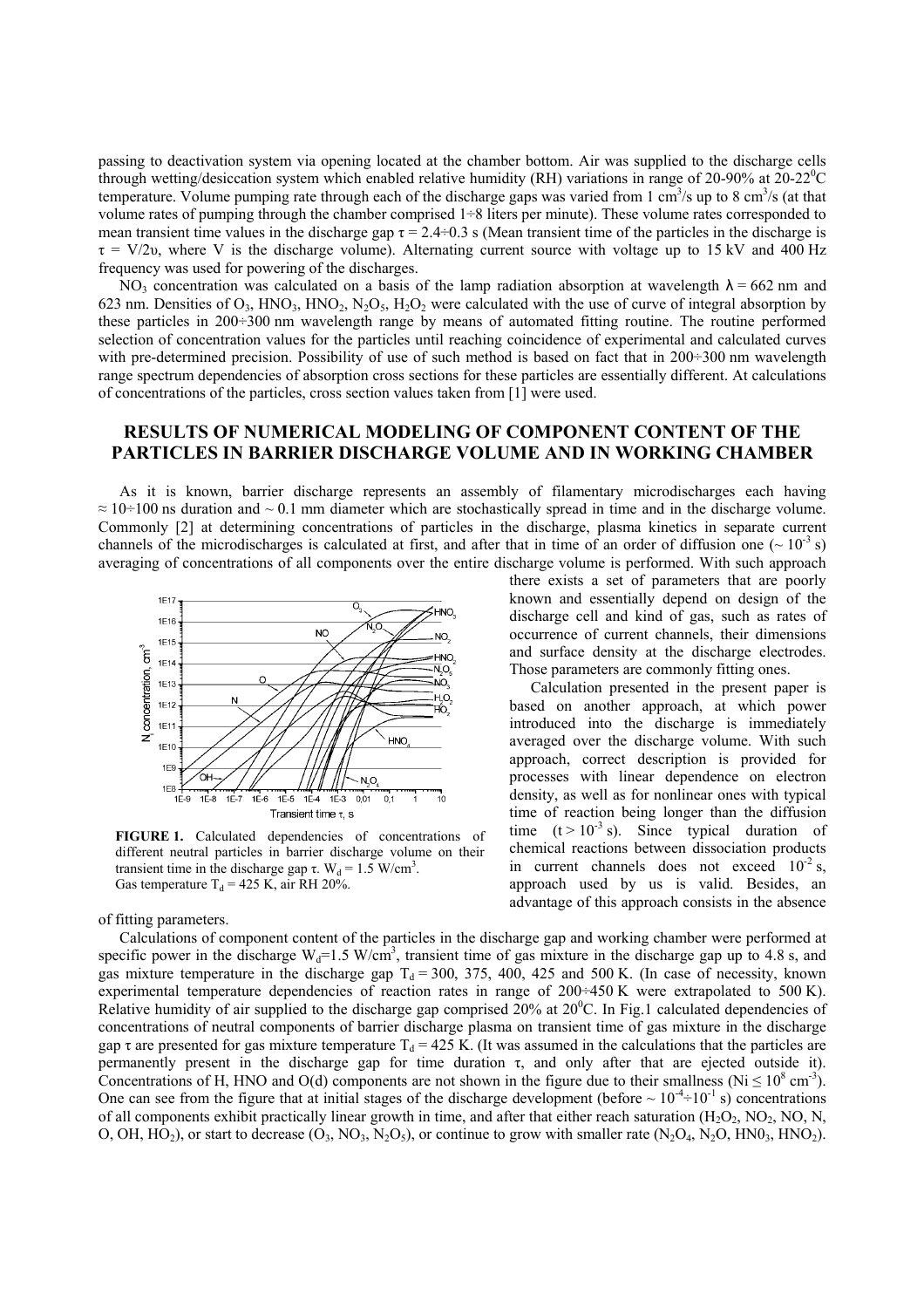One can also see from the figure that: 1) maximum quasi-stationary concentration values  $\approx (1\div 5) \cdot 10^{16}$  cm<sup>-3</sup> are exhibited by  $O_3$ , N<sub>2</sub>O, N<sub>2</sub>O<sub>4</sub> and HNO<sub>3</sub> components; 2) HNO<sub>2</sub>, NO and NO<sub>2</sub> concentrations reach values of  $10^{14}$  =  $10^{15}$  cm<sup>-3</sup>; 3) at  $\tau > 10^{-2}$  s concentrations of majority of the components possess weak dependence on transient time of gas mixture in the discharge; 4) only  $N_2O_4$ , HNO<sub>3</sub> and  $N_2O$  concentrations essentially depend on transient time  $\tau$  – at its increase from 0.3 to 2.4 s their concentrations grow up by practically an order of magnitude.

In Fig.2 calculated dependencies of concentrations of the particles in working chamber on accumulation time of



**FIGURE 2.** Calculated dependencies of concentrations of the particles in working chamber on accumulation time  $t_c$  at  $\tau = 0.3$  s,  $W_d = 1.5$  W/cm<sup>3</sup>.  $T_d = 425$  K,  $T_c = 300$  K; air RH 20%.

the particles  $t_c$  are presented for transient time of gas mixture in the discharge gap  $\tau = 0.3$  s, and temperature of gas mixture in the discharge and working chamber  $T_d = 425$  K and  $T_c = 300$  K, respectively. First of all, it should be noted that unlike the case of the discharge volume, concentrations of N, O and OH components in working chamber do not exceed  $10^8$  cm<sup>-3</sup> (respective curves are not shown in Fig.2). It is due to fact that the reactions leading to formation of these particles are practically absent in working chamber volume, and the particles coming from barrier discharge volume quickly "burn out" forming more stable molecules. In time interval t<sub>c</sub> ≈ (10<sup>-8</sup>+10) minutes, linear growth of concentration with time is inherent for majority of the particles, thus giving evidence to uniform in time coming of these particles, that is, their coming to the chamber is determined by processes of their carrying out of the discharge volume.  $NO<sub>3</sub>$  concentration linearly grows for t<sub>c</sub> up to  $\sim 10^{-3}$  s; after that it starts its decrease, and than after passing the minimum starts the increase again reaching its quasi-stationary value in a

time of about 10 minutes. Temporal dependence of  $HO<sub>2</sub>$  concentration exhibits more complex behavior – initially linear dependence is replaced by oscillating one at  $t \sim 5.10^{-3}$  minutes. Concentrations of NO, NO<sub>2</sub> and HNO<sub>4</sub> reach their maximum values in time from 0.01 to 0.5 minutes, and after that they start their decrease due to influence of death processes. Concentrations of  $O_3$ , HNO3, HNO<sub>2</sub> and N<sub>2</sub>O<sub>5</sub> components linearly increase up to quasi-stationary values for 10÷20 minutes.

Comparison of Figures 1 and 2 shows that: 1) quasi-stationary values of  $O_3$ , HNO<sub>3</sub>, HNO<sub>2</sub>, N<sub>2</sub>O<sub>2</sub>, H<sub>2</sub>O<sub>2</sub> and  $N<sub>2</sub>O<sub>5</sub>$  concentrations in the chamber exceed the densities of these components in the discharge thus giving evidence to their accumulation in working chamber. However, while in case of  $O_3$ ,  $HNO_3$ ,  $HNO_2$ ,  $N_2O_4$ ,  $N_2O_4$ ,  $H_2O_2$ components this increase comprises a factor of 1.5÷2, N<sub>2</sub>O<sub>5</sub> density in the chamber increases by factor of  $\approx$  15. This effect is, first of all, due to strong decrease of decomposition rate for this component at injection of the mixture from the discharge with temperature  $T_d = 425 \text{ K}$  to the chamber with temperature  $T_c = 300 \text{ K}$ ; 2) on the contrary to mentioned above components,  $NO_3$ ,  $HNO_4$ ,  $NO_2$ ,  $HO_2$ , and  $NO$  concentrations in the chamber are less than those in the discharge by factor of  $(5\div 10^6)$ , first of all, due to their "burn-out".

## **RESULTS OF EXPERIMENTAL STUDIES OF CONCENTRATIONS OF PARTICLES IN DISCHARGE VOLUME AND WORKING CHAMBER**

The rates of many reactions essentially depend on temperature of the particles. Thus, for correct comparison of the results of calculations and experiments it is necessary to know gas mixture temperature. It has been shown in [3] that rotational temperature of nitrogen molecules  $T_{rot}$  is close to the temperature of translational movement. For determining rotational temperature, 0-0 transition of SPS of nitrogen was used in the present work. Measurements of dependency of rotational temperature on the discharge glowing time for  $\tau = 0.3$  s and W<sub>d</sub> = 1.5 W/cm<sup>3</sup> have shown that  $T_{rot}$  reaches its quasi-stationary value of 400  $\pm$  12 K approximately at 15÷20 minute of the discharge glowing.

It should be noted that we did not succeed in measurement of  $N_2O_5$  and  $H_2O_2$  concentrations in the discharge gap and  $H_2O_2$  in the working chamber. It gives evidence to fact that concentrations of these particles in the discharge are lower than sensitivity thresholds of used method of measurements which comprise  $\approx 10^{14}$  and  $10^{15}$  cm<sup>-3</sup>, respectively.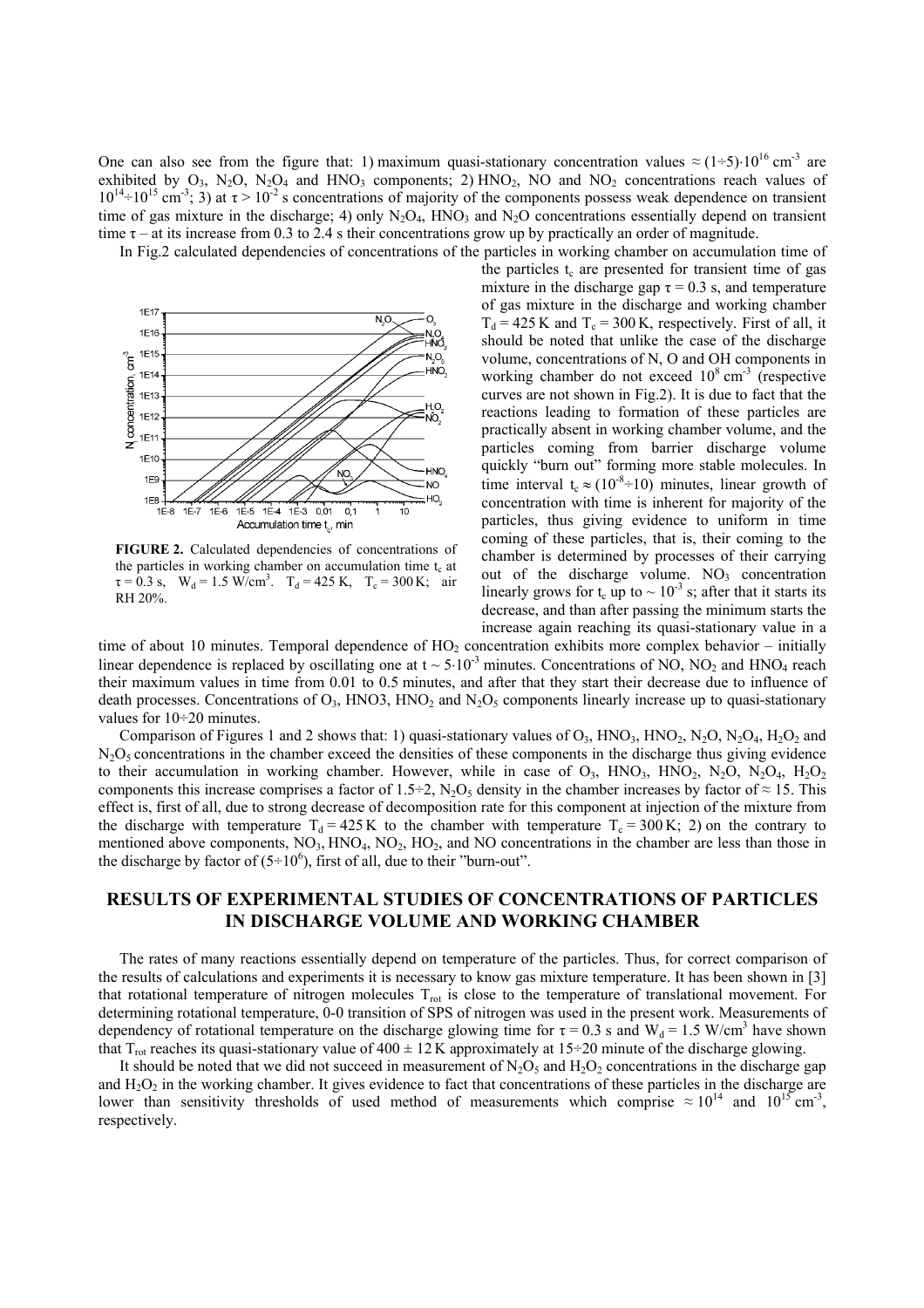In Fig.3 experimentally obtained dependencies of  $O_3$ , HNO<sub>3</sub>, HNO<sub>2</sub>, NO<sub>3</sub> concentrations in the discharge gap on the discharge glowing time t<sub>d</sub> are presented for  $\tau = 0.3$  s and W<sub>d</sub> = 1.5 W/cm<sup>3</sup> (discharge glowing time t<sub>d</sub> is one measured from the point of turning on the discharge powering voltage till the point of its turning off). Each point at the figure represents data averaged for 3÷4 measurements

Comparison of Figs.1 and 3 shows that calculated values of  $O_3$  and  $NO_3$  concentrations exceed respective experimental values by factor of about  $1.5\div 2$ . In case of HNO<sub>3</sub> this ratio is somewhat higher and comprises about



**FIGURE 3.** Experimentally measured dependencies of  $O_3$ ,  $HNO<sub>3</sub>$ ,  $HNO<sub>2</sub>$ ,  $NO<sub>3</sub>$  concentrations in the discharge volume on time of the discharge glowing  $t_d$  at  $\tau = 0.3$  s.  $W_d = 1.5$  W/cm<sup>3</sup>, air RH is about 25%.

particles in the chamber with the calculations (Fig.2) shows that: 1) calculated values of  $O_3$ , HNO<sub>3</sub> and N<sub>2</sub>O<sub>5</sub> concentrations exceed their measured values by factor of about two; 2) in cases of  $NO<sub>3</sub>$  and  $HNO<sub>2</sub>$  the contrary situation is observed – calculated values of the concentrations are about twice less than those measured in the



FIGURE 4. Experimentally measured dependencies of  $O_3$ , HNO<sub>3</sub>, N<sub>2</sub>O<sub>5</sub>, HNO<sub>2</sub> and NO<sub>3</sub> concentrations in the chamber on accumulation time t<sub>c</sub> at  $\tau = 0.3$  s.  $W_d = 1.5$  W/cm<sup>3</sup>, air RH is about 25%.

than that in the discharge volume.

experiment.

One can see from figures 1-4 that in cases of  $O_3$ , HNO<sub>3</sub> and N<sub>2</sub>O<sub>5</sub> behavior of changes of their concentrations at gas mixture injection from the discharge to the chamber is the same both in the calculations and the experiments, at that:  $1) O_3$ concentrations in the discharge and the chamber are practically equal; 2)  $HNO_3$  and  $N_2O_5$ concentrations increase by factors of about  $(2-3)$ and  $(10\div 15)$ , respectively.

2.5. The largest discrepancy between the experiment and the calculation is observed for  $HNO<sub>2</sub> - calculated concentration values are less$ than experimentally measured ones by more than

The measurements of concentration of  $O<sub>3</sub>$ ,  $HNO<sub>3</sub>$ ,  $N<sub>2</sub>O<sub>5</sub>$ ,  $HNO<sub>2</sub>$ ,  $H<sub>2</sub>O<sub>2</sub>$  and  $NO<sub>3</sub>$  components in the chamber were performed at transient time  $\tau = 0.3$  s (it corresponded to 8 liters per minute volume rate of blowing the mixture through the chamber),  $W_d = 1.5$  W/cm<sup>3</sup> at distances 65, 215 and 365 mm from top wall of the chamber. Spread of measured densities of the particles along the chamber height is minimum one for  $O_3$ comprising  $\approx 10\%$ , and maximum one for HNO<sub>2</sub>

In Fig.4 the dependencies of  $O_3$ ,  $NO_3$ ,  $N_2O_5$ ,  $HNO<sub>3</sub>$ ,  $HNO<sub>2</sub>$  concentrations averaged over the chamber height on accumulation time in the chamber  $t_c$  are presented (each point in the figure represents data averaged for 6÷9 measurements). Comparison of measured concentration values for

one order of magnitude.

being about 30-40%.

As to  $NO_3$  and  $HNO_2$  components, the following mismatch between the calculation and the experiment is observed: 1) theoretically calculated  $NO<sub>3</sub>$  concentration in the discharge exceeds that in the chamber by factor of about five, whereas measured concentrations of these particles are practically equal; 2) calculated values of  $HNO<sub>2</sub>$  concentrations in the discharge and the chamber are practically the same, whereas in the experiment concentration of these particles in the chamber is less by almost one order of magnitude